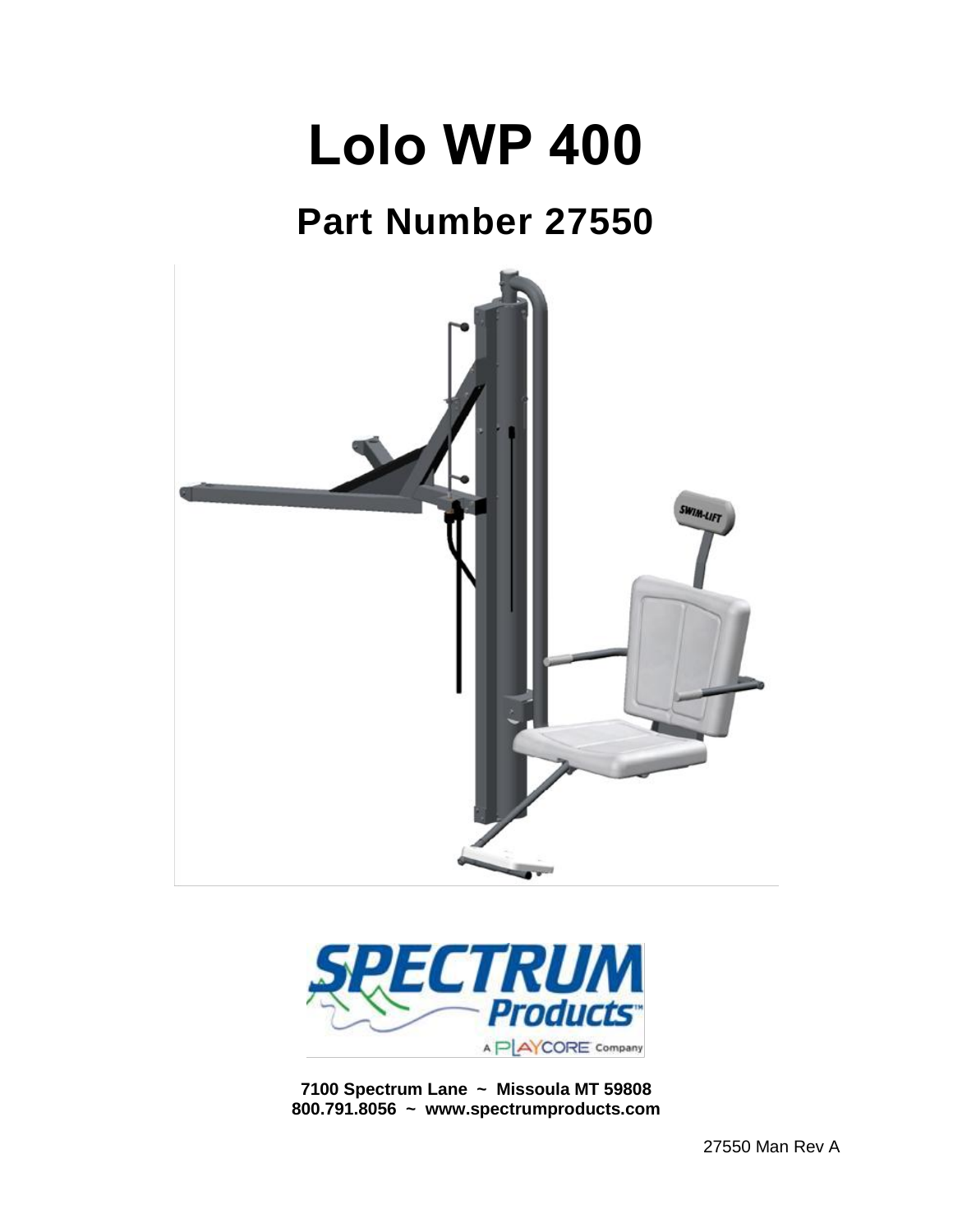You have purchased a Spectrum Products Swim Lift® Lolo WP 400. Providing the unit is installed correctly and properly maintained, it will furnish you with many years of trouble free use. It is important to read this entire manual prior to beginning assembly or operation.

# **Shipping Information:**

Each lift should arrive partially assembled in two boxes. Before accepting the shipment from the carrier, inspect for visible damage and match the contents with those listed below. Spectrum is not responsible for lost or damaged freight.

The boxes will contain all structural components and hardware. The following is a list of the components included with your shipment from Spectrum. Use Components and Hardware Figure, page 2, as a reference to identify each item listed.

| <b>Cylinder Assembly</b> | Seat Arm          |
|--------------------------|-------------------|
| Headrest                 | Footrest          |
| Seat Frame               | Base              |
| 50 ft Hose               | Leveler Pad Cover |
| <b>Hardware Box</b>      |                   |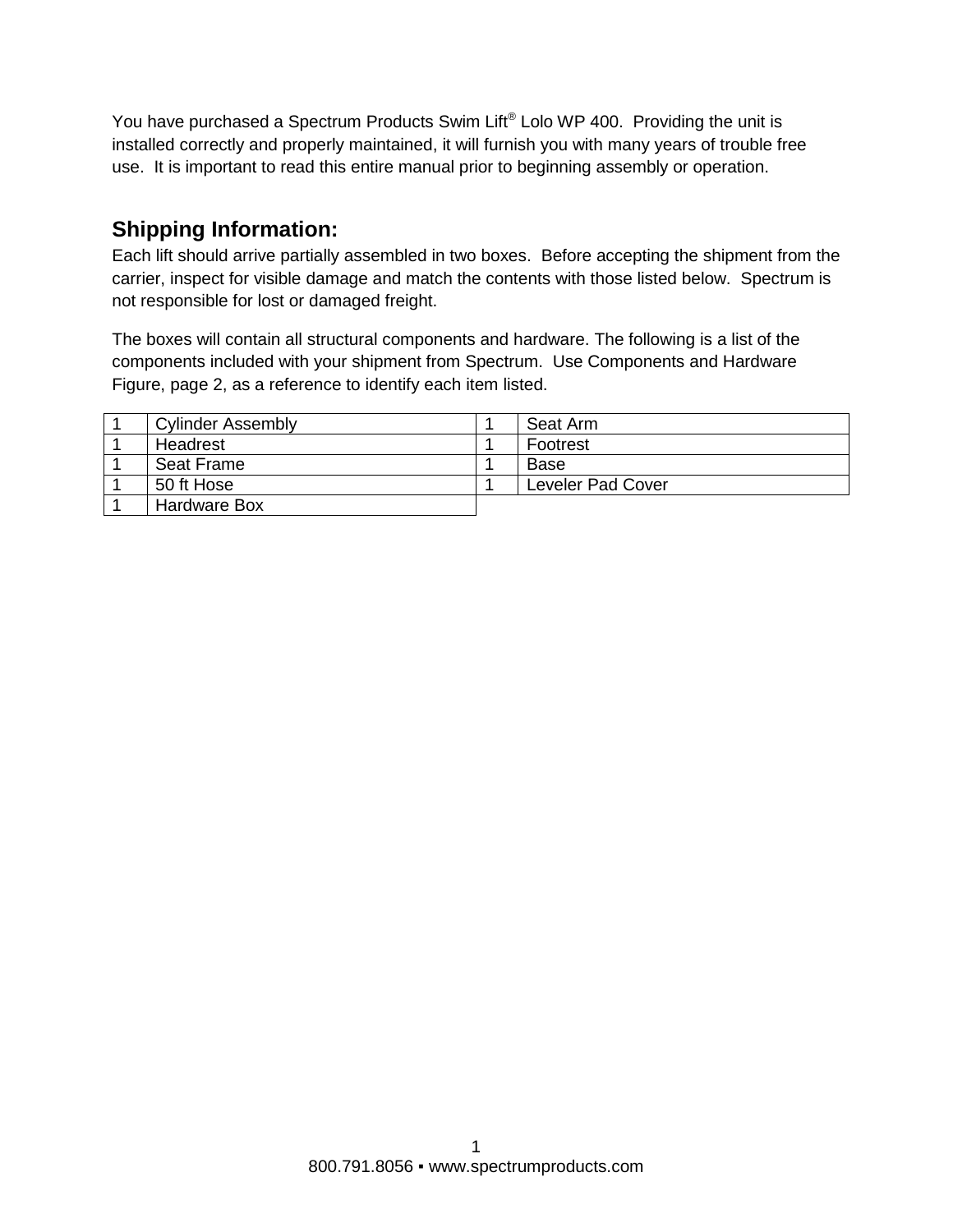# **Components and Hardware**

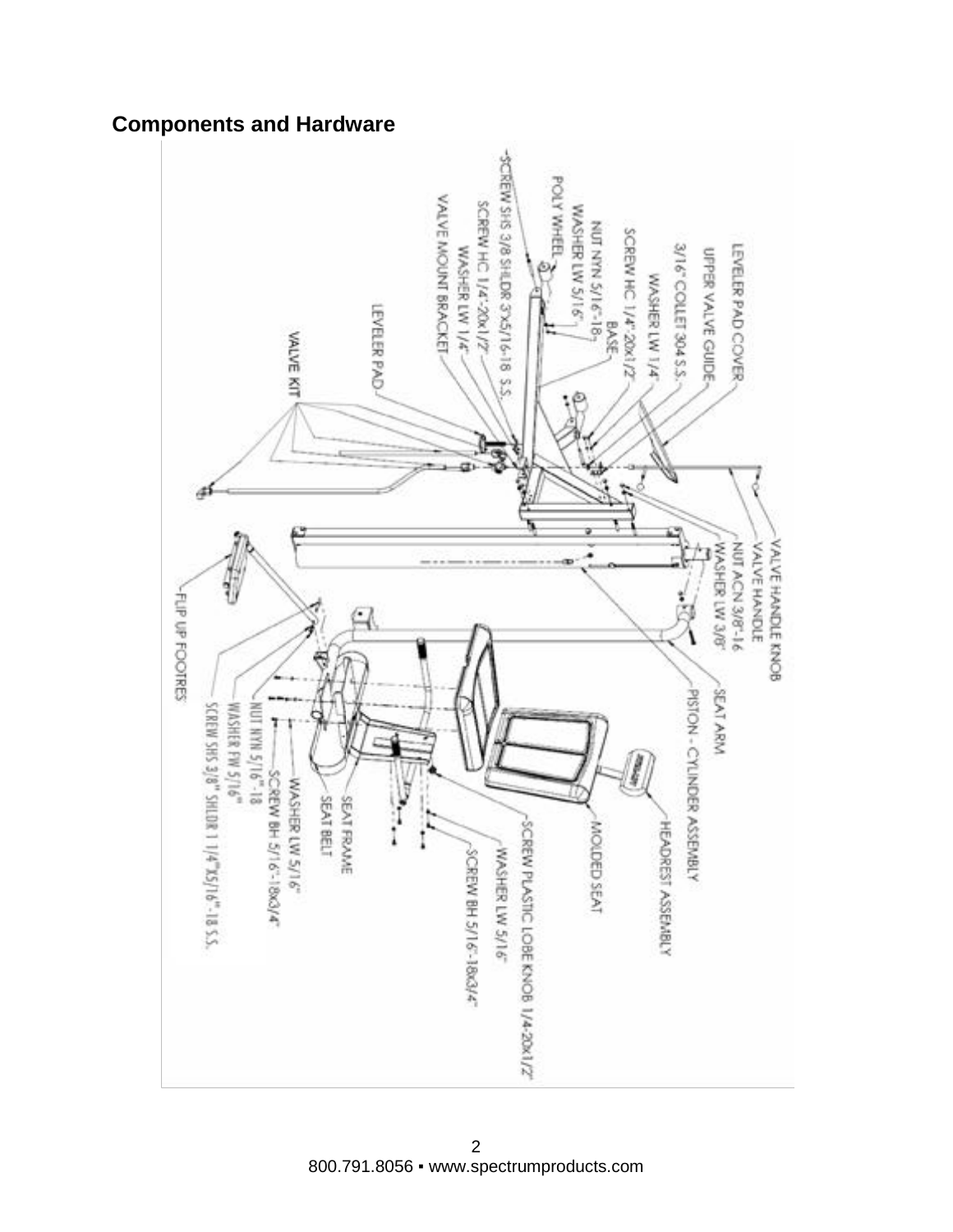## **Installation Overview**

Read all instructions before attempting to assemble or install the Lift.

If you purchased and installed a Swim-Lift® Pre-Set Anchor previously or if your Retro-Fit Anchors are already installed, please proceed to the Lift Assembly Section on page 7.

#### **Anchor Location**

It is recommended that the Lolo be installed in or near the shallow end of the pool with sufficient deck space and operational area in the pool as shown in Figure 2. For reasons of safety and ADA guidelines, the lift must be installed in a location that is clear from obstacles and other hazards.

**NOTE:** Do not locate the lift in a corner or directly adjacent to pool ladders/handrails or grab rails that could interfere with the rotation of the lift. Do not place the lift where it may be cumbersome or hazardous to any pool users.





Because the lift can be stopped at any position during lowering, there is no minimum pool depth requirement for the Lolo. However, to comply with ADA guidelines, the Lolo must be installed at a pool depth no greater than 48-inches and the seat should submerge to a minimum depth of 18" below the surface of the water. For the standard base, anchors may be installed between 20" and 30" back from the pool/spa edge with the recommended anchor setback at 28". For the Short base, anchors may be installed between 18" and 24" back from the pool/spa edge with the recommended anchor setback at 22". Make sure that the centers of both anchors are the same distance from the edge of the pool. There must be at least 6" from the center of each anchor to the nearest joint, crack, curb or similar concrete structure to ensure the strength of the concrete. Refer to Figure 3 to optimize the position of the leveler foot.

In addition, all installations should be in accordance with the ADA guidelines (ADA guidelines are available at the website [www.access-board.gov\)](http://www.access-board.gov/).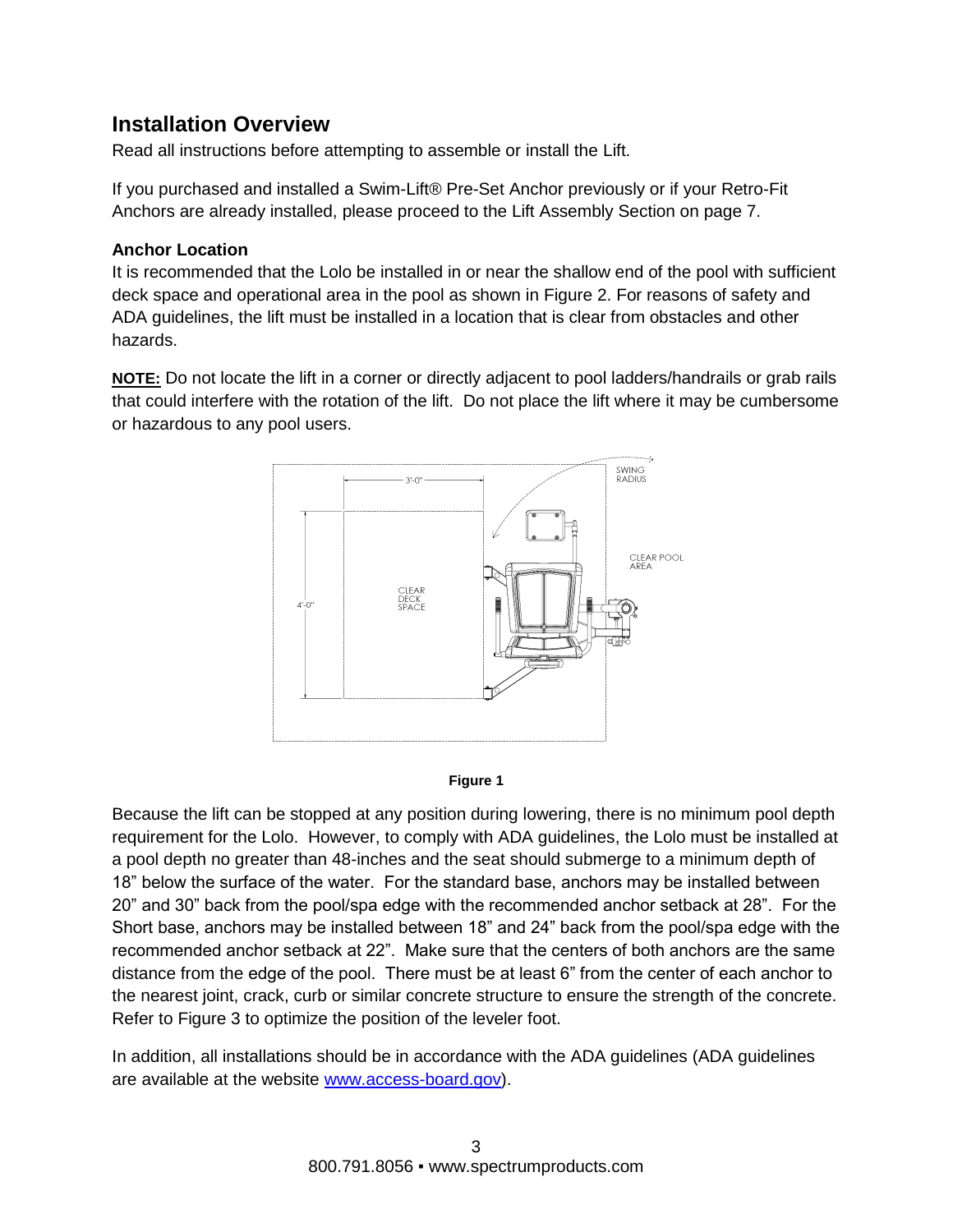NOTE: Optional base stand configurations are available if this setback range or anchor location will not work with your pool.

#### **Anchor Installation**

1. Mark the location of each anchor on the deck and use a  $\frac{1}{2}$  diameter concrete drill bit to drill a 4" deep hole at each location. Make sure to drill straight down.





2. Use a 1-1/2" diameter concrete core drill to drill out the anchor holes to a depth of 2-3/16" as shown in Figure 4. Clean all of the debris from the holes. Check to see that the bottom of each hole is in solid concrete. The anchors will only hold if the surrounding concrete is solid. The top of the anchor should be  $\frac{1}{4}$ " below the deck surface. The anchors can be installed deeper, if necessary, to mount to sufficiently solid concrete.





3. Use a small amount of two-part epoxy or hydraulic cement in each anchor hole and set an anchor into each hole. Set the expansion anchor at the bottom of the anchor hole by tapping the anchor pin with the supplied  $\frac{1}{4}$ " diameter set tool rod with a hammer. Use a 9/16" deep well socket to tighten the internal anchor bolt to approximately 30 ft-lbs. Torque. Allow sufficient time for the epoxy or cement to completely harden before installing the lift in the anchors.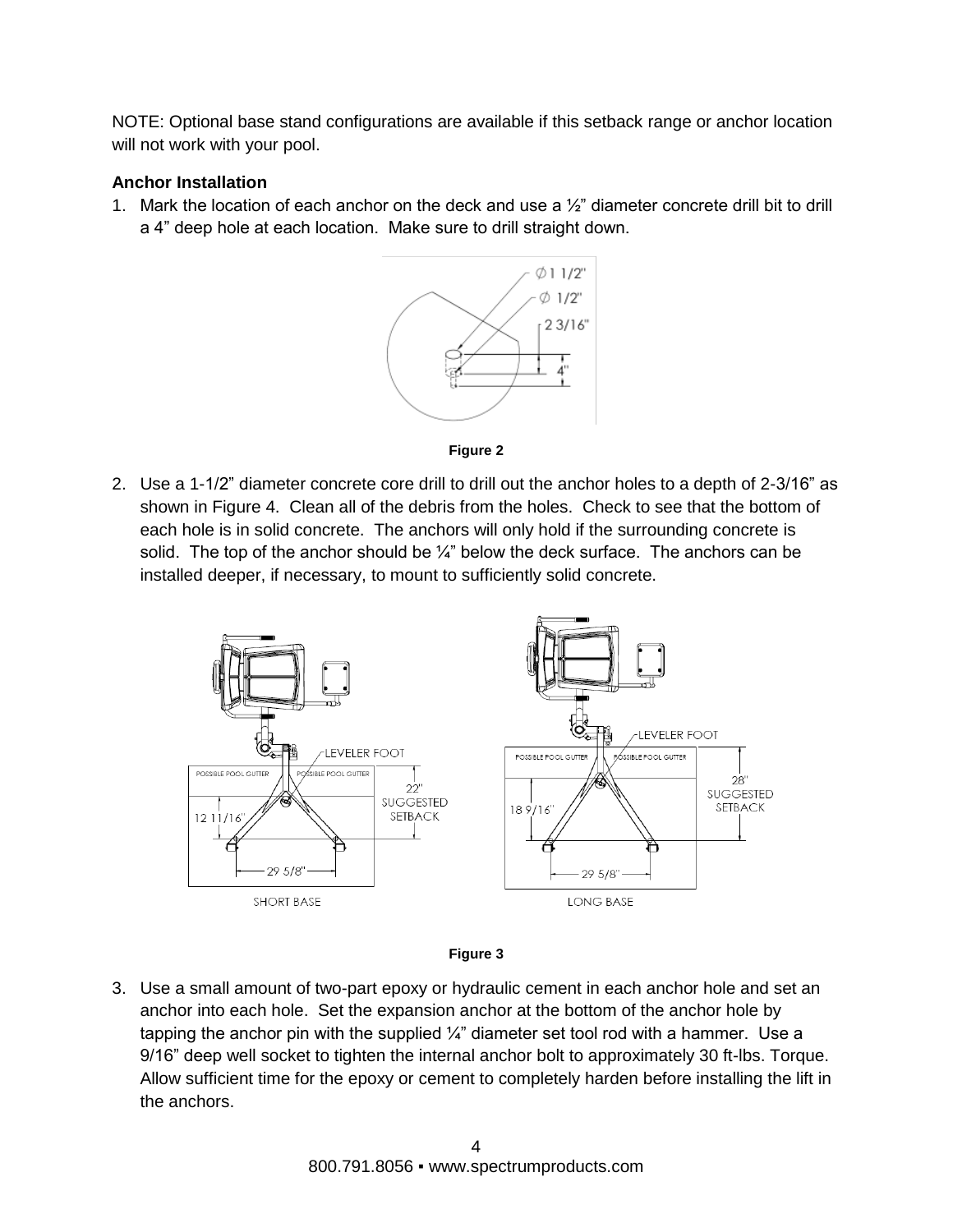4. Locate a bonding source to bond (ground) the anchor. The steel rebar-bonding grid of the pool deck is the best choice for bonding the anchor. Attach a No. 8 solid copper wire (not included) from the bonding bolt on the base of the anchor to the bonding grid.

**NOTE:** *Article 680 of the National Electrical Code requires bonding of all metallic components in relationship to pools and spas.*

#### **Lift Assembly**

- 1. Attach the Base to the Cylinder Support Column Assembly with four 3/8" 16 x 4-1/2" hex head bolts protruding from the support column, as shown on page 2. Secure the Base with four 3/8" lock washers and four 3/8" acorn nuts, torque to 20 lb-ft.
- 2. Install the Pressure Wheel and the Pressure Wheel Guard using a 3/8"x 5 ½" hex head bolt, two 3/8" flat washers, a 3/8" lock washer, and a 3/8" acorn nut.
- 3. Remove the upper valve handle knob from the valve handle and slide the valve handle through the valve handle bracket. Match the flat on the valve post to the flat on the inside of the valve handle sleeve and slide the valve handle onto the valve post. Replace the upper valve handle knob on the valve handle.
- 4. Remove the upper valve handle knob from the valve handle and slide the valve handle through the valve handle bracket. Match the flat on the valve post to the flat on the inside of the valve handle sleeve and slide the valve handle onto the valve post. Replace the upper valve handle knob on the valve handle.

**NOTE:** *The two-piece collar on the valve handle holds the valve handle in place and may need to be repositioned. To move the collar, loosen the screws in the collar using a 7/64" hex key wrench. Move the collar so that it is just below the valve handle bracket and retighten the screws. See Page 2.*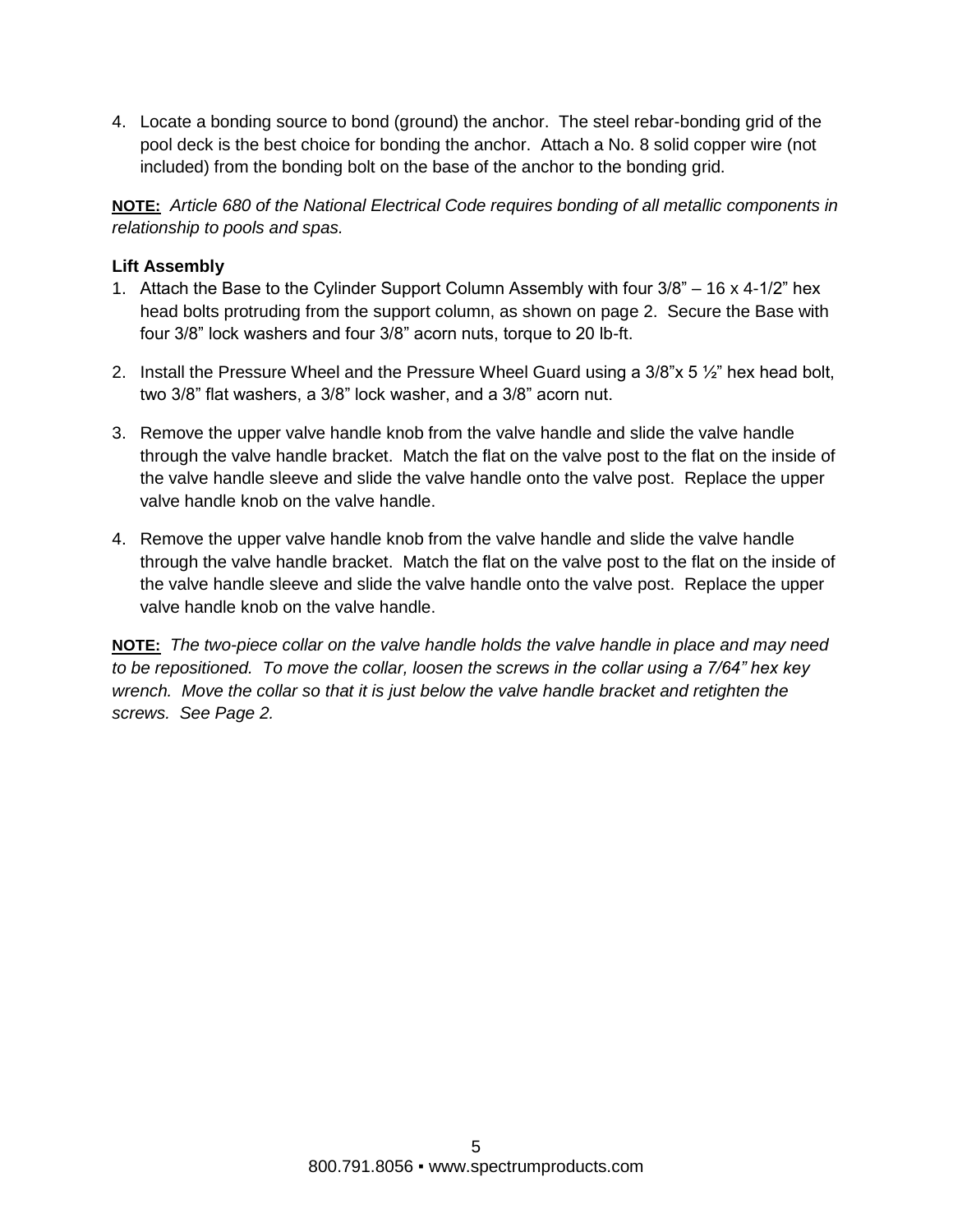



- 5. Screw the Leveler Pad into the Base assembly as shown in Figure 4, flush with the bottom of the Base stand until further adjustment.
- 6. Bolt the lift to the anchors in the deck using two 1" by 4" acme bolts as shown in Figure 4. **Do not completely tighten the 1" diameter acme bolts at this time.**
- 7. Attach the Seat back to the Seat Frame with four  $5/16" 18 \times \frac{3}{4}$ " Button Head screws torqued to 11 lb-ft, as shown on page 2.
- 8. Attach the Seat bottom to the Seat Pole by using two 5/16" 18 x 1" Button Head screws. First install a 5/16" Flat washer on to a  $5/16" - 18 \times 1"$  button head screw and insert this through one of the two front holes of the Seat arm plate, then through the seat frame and finally set the screw into the seat bottom as shown on page 2, loosely.
- 9. After the Seat assembly has been secured with the two front 5/16" 18 x 1" Button head screws. Insert two 5/16" – 18 x 1" Button head screws through two 5/16" flat washers and then through the Seat belt grommets and into the Seat assembly tightening all 5/16 – 18 x 1" Button head screws to 11 lb-ft at this time, as shown on page 2.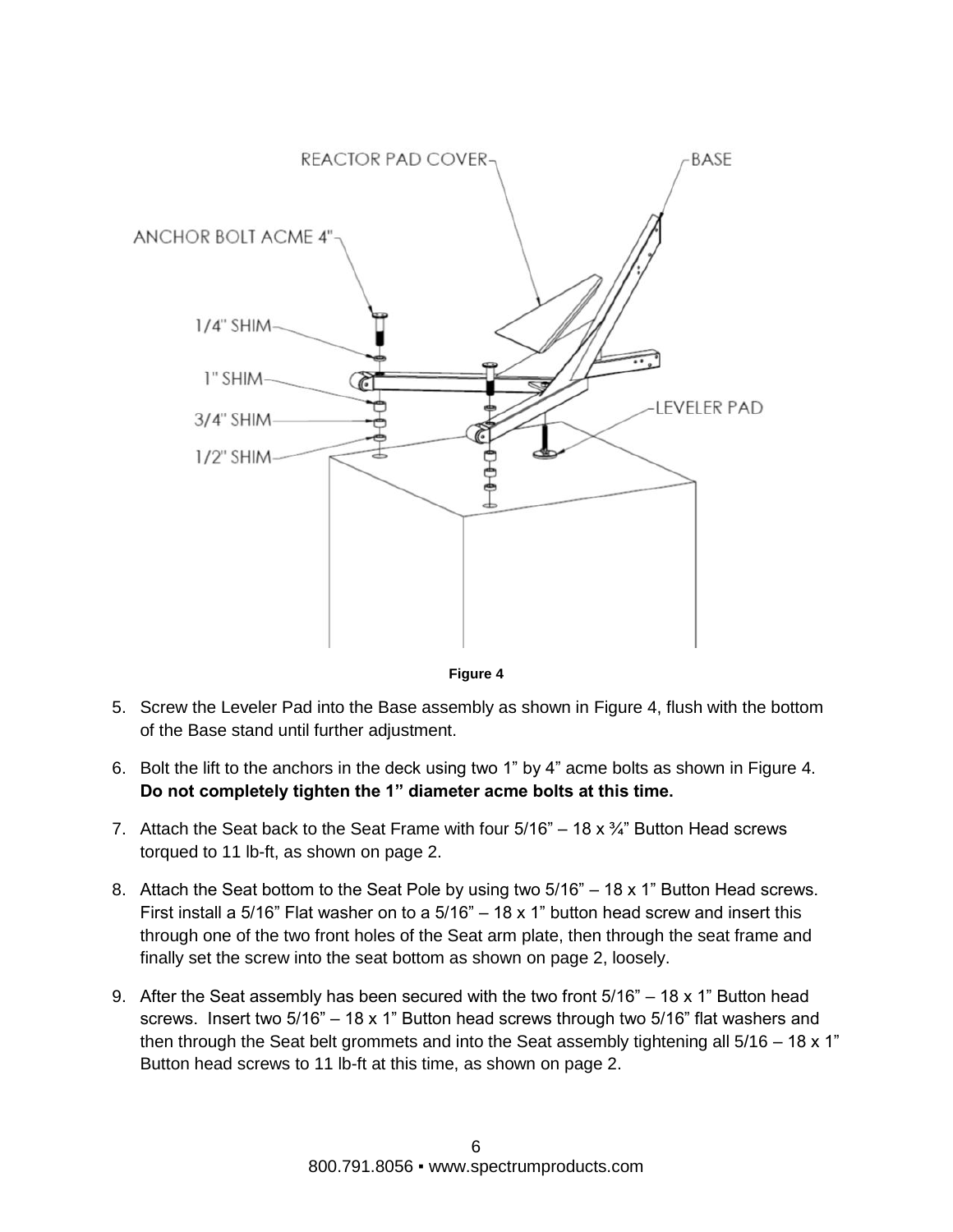- 10. Level the lift front to back, if necessary, by using donut shims between the base stand and each anchor, and adjusting the Leveler Pad by screwing the Pad in or out. The donut shims can be used individually or in combination to level the lift. The donut shims can be used above the anchor base or below as shown in Figure 4 to prevent the acme bolts from bottoming out in the anchors.
- 11. Check that the cylinder is perpendicular to the deck in all directions with a carpenter's level. Adjust the Leveler pad or change donut shims at each anchor to level the lift. If the lift is not installed level and perpendicular, it may lower the lifting capacity, reduce the operational life of the lift or void the warranty.
- 12. Install Cover on lift as shown in Figure 4.

Connect Flip up footrest using one  $3/8$ " – 16 x 1  $\frac{1}{4}$ " Socket head shoulder screw, a  $3/8$ " Flat washer and, a 3/8" nylock. Torque to screws 20 ft-lb as shown on page 2.

- 13. Install Headrest assembly in the receiver on the back of the seat frame and secure with the plastic Lobe knob screw as shown in figure 1.
- 14. Connect the water supply to the female garden hose coupling on the control valve. After purging the air (See lift preparation step three) from the cylinder the Swim-Lift® Lolo is ready for operation.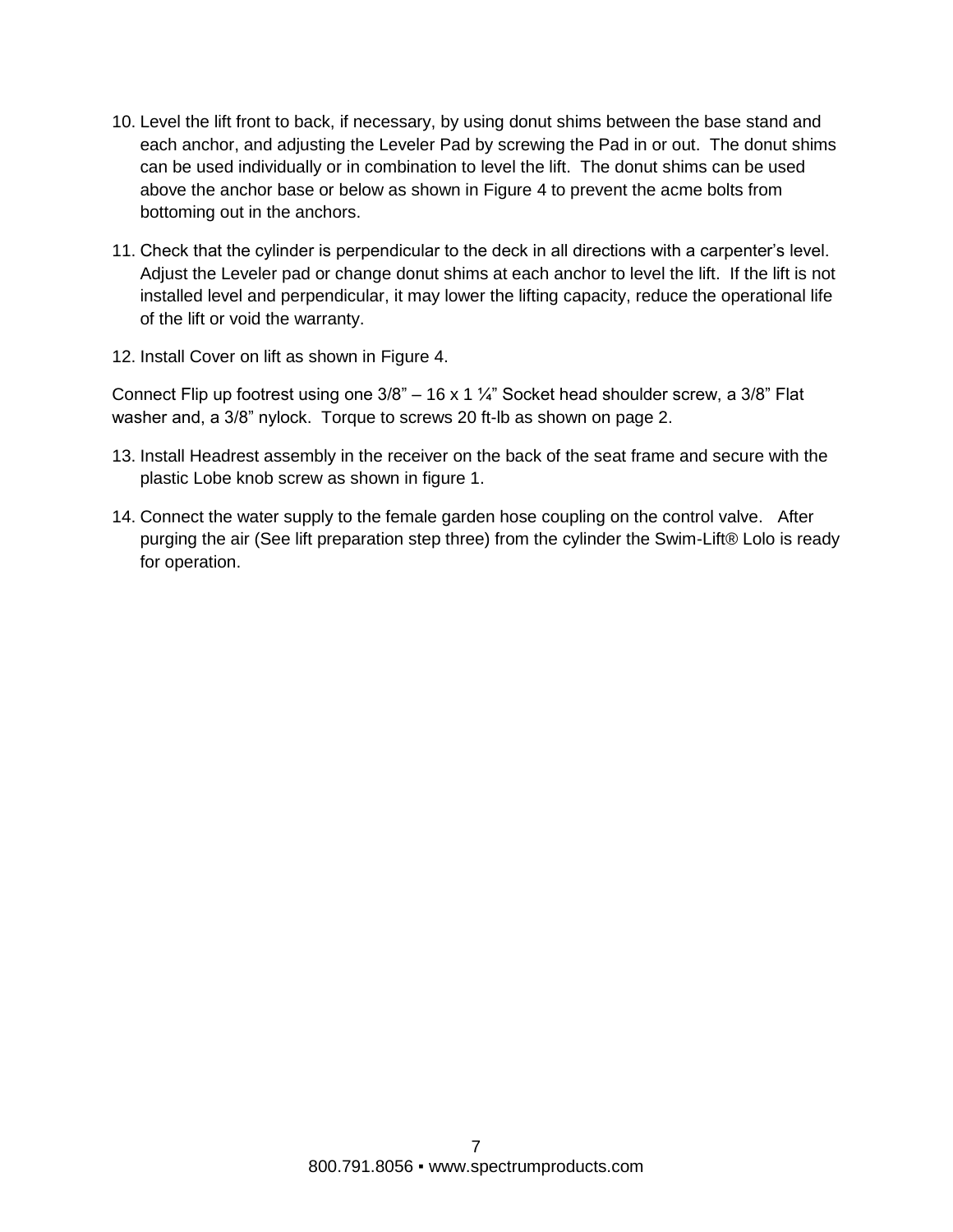# **Lift Operation**

**WARNING!** Read all operating instructions before operating the lift. Make sure that all individuals using the lift have read the instructions and have been made aware of all safety precautions.

**WARNING!** Do not exceed the maximum lifting capacity of 400 lbs (181.4 kg). This may result in damage to the lift or personal injury. Other lift models are available for loads in excess of 400 lbs.

The Swim-Lift® Lolo is a water-powered lifting aid designed for use with water systems that have a 55 PSI rating. This lift will function with as little as 45 PSI water pressure. Optional pump kits are available for supplying a constant pressure of 55 PSI. Lifting capacities are based on a continual pressure supply without pressure drops occasionally incurred during peak demand periods of city water systems. The lifting capacity/pressure ratios are as follows:

| Pressure | <b>Lift Capacity</b> |
|----------|----------------------|
| 55 PSI   | 400 lbs.             |
| 50 PSI   | 350 lbs.             |
| 45 PSI   | $300$ lbs.           |

**Note:** A backflow check valve may be required on this lift to prevent contamination of the municipal water supply. Please check your state and local codes to see if a backflow check valve is required.

#### **Lift Preparation:**

1. Turn the control valve to the intermediate stop position and attach the water supply hose to the valve. Turn the water supply on.

2. With no weight on the chair, turn the control valve handle to the up position. Allow the chair to fully rise.

3. Turn the control valve handle to the down position. Allow the seat to lower to a fully down position. Repeat steps 2 and 3 until a smooth operation is attained. This process purges the air from the system and should not take more than 5 to 7 cycles to complete.

#### **Lift Operation:**

1. Lift operation is controlled through the use of the control valve. The valve handle turned clockwise will lower the chair, and turned counter-clockwise will raise the chair. The chair will stop at any point along its travel if the valve handle is turned to an intermediate position. Excessive force is not required to turn the valve handle. Instruct all operators on proper use of the control valve prior to operation of the lift.

2. The outer chair arm flips up and back for ease of transfer from a wheelchair to the lift seat. In addition, the stationary arm on the inside of the chair may assist in transferring. Use of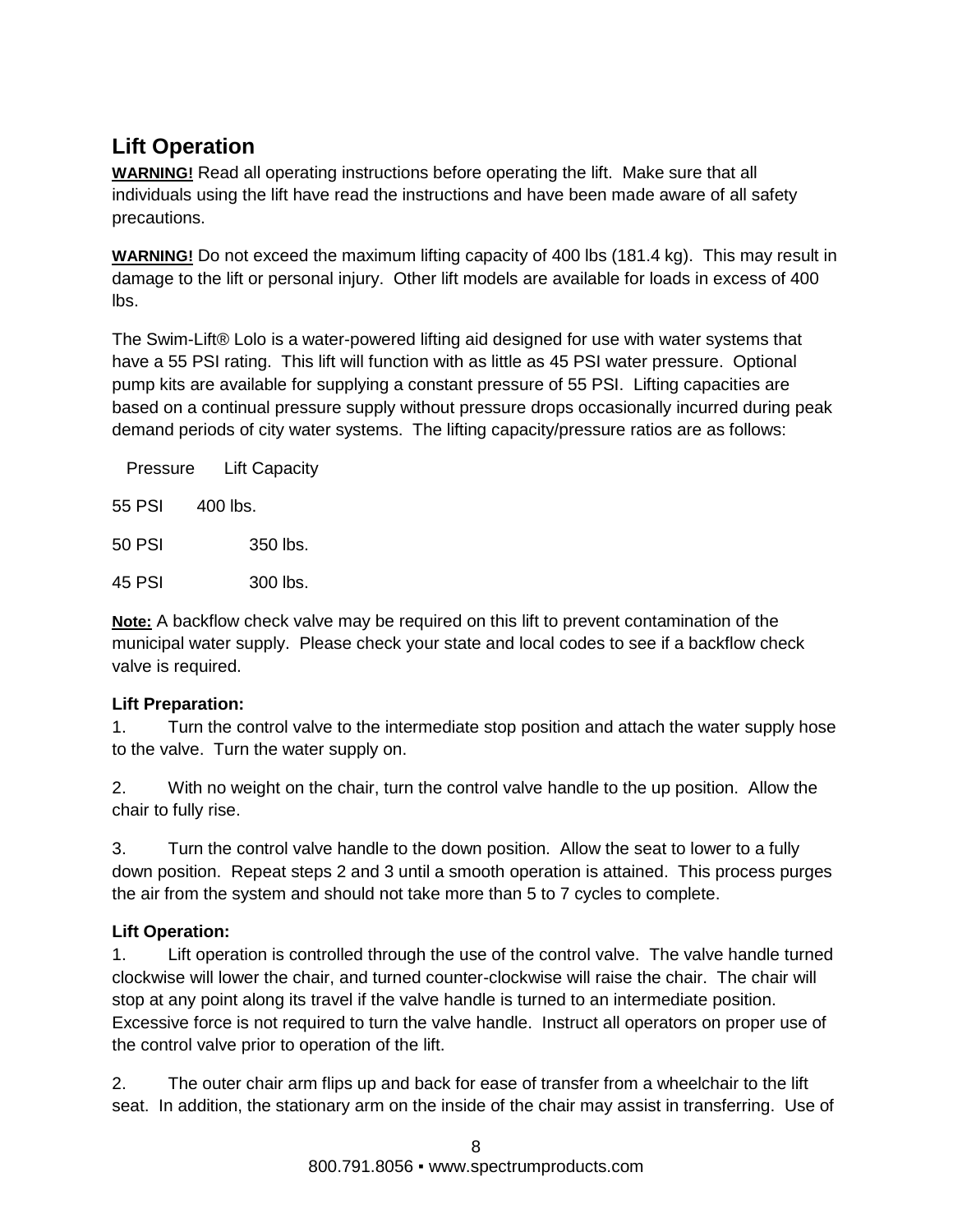the seatbelt is recommended for all users. To facilitate safe loading and unloading of inexperienced users, we recommend that an attendant always be present. Instruct all operators on the proper use of the chair features and the transfer procedure.

3. A lock pin is attached to the top of the cylinder to lock the chair in the fully raised position or rotated 180° over the pool. Push the pin through the piston rod (lower hole) to lock the chair in the fully raised position when the lift is not in use and/or when the water supply is turned off. Use the 180° rotated lock pin hole (upper hole) to lock the chair in place when removing the lift from the anchors.

4. Keep other swimmers and children away from the lift at all times. Remove the lift from poolside when not in use if possible. A cover (part # 25186) is available from Spectrum Products® to aid in preventing unauthorized use of the lift.

5. To drain the water from the lift for storage: disconnect the water source, turn the control valve to down, push the chair down, turn the control valve to up, and push the chair back up. Repeating this step is necessary to get all of the water removed. This process will force the water from the cylinder, valve and hoses.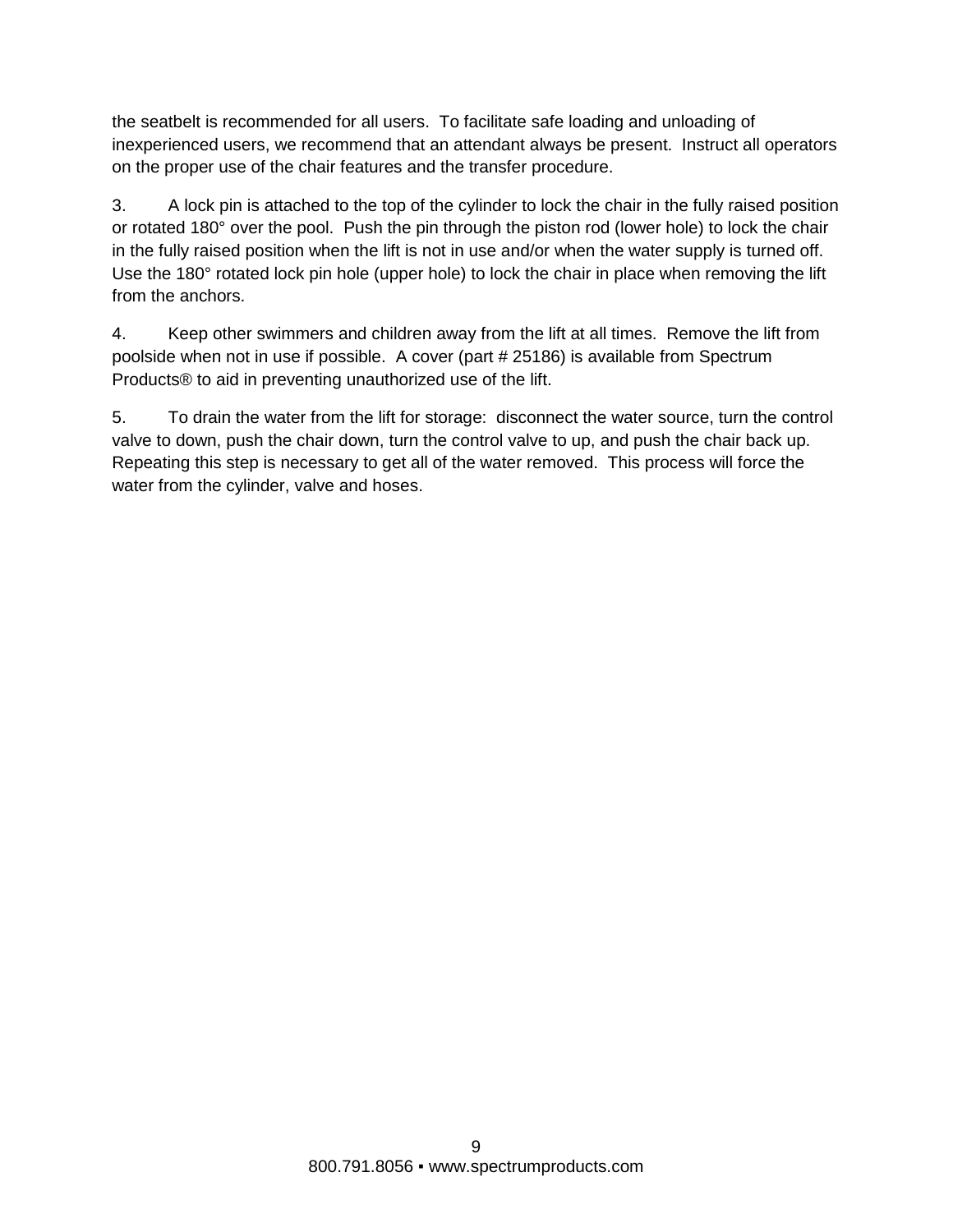## **Care and Maintenance**

The following should be performed periodically to ensure safe and dependable use.

- 1. Remove any discoloration with a 3M scratch pad (stainless steel components only). Wipe clean with a sponge dampened with Spectra Clean. Repeat these steps several times to passivate the stainless steel. Spectra Clean kits are available from Spectrum (Part Number 202050-00). Do not spray with high-pressure water, only clean with nonchlorinated water.
- 2. Check all water connections Check any external hoses for wear and/or breakage in the outer tubing.
- 3. Check all mechanical connections inspect the Nylock Nuts on all moving parts and make sure they are snug.
- 4. To ensure safe and dependable use, periodically disengage the deck anchors and lubricate the acme thread nut with a small amount of petroleum jelly. Also, check that the inside bolt is tight. If it is loose or corroded, replace it immediately. Do not operate the lift until the bolt is replaced.